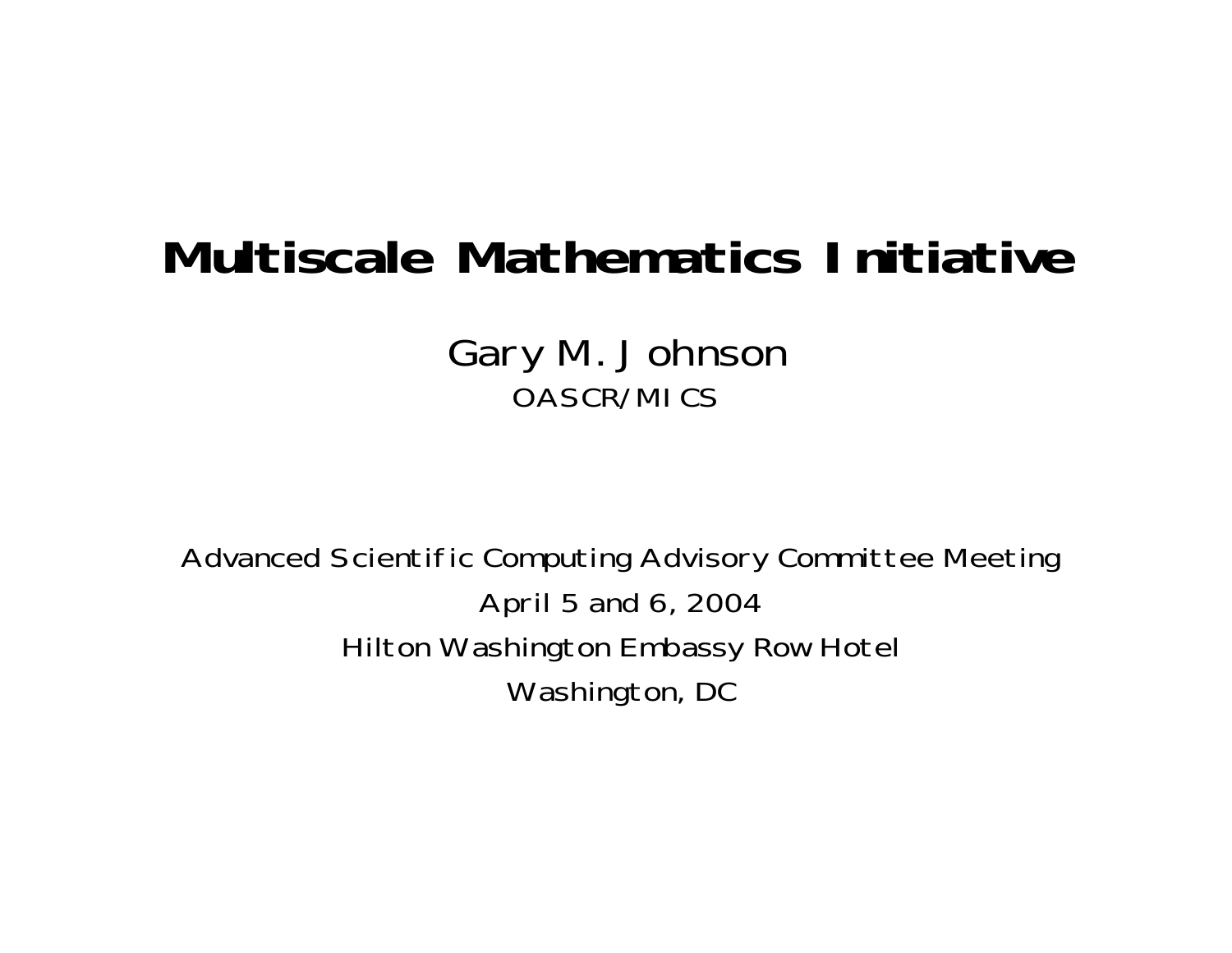### President's FY2005 Budget Request: Atomic to Macroscopic Mathematics

- The FY 2005 budget also includes \$8,500,000, for the new "Atomic to Macroscopic Mathematics" (AMM) research effort to provide the research support in applied mathematics needed to break through the current barriers in our understanding of complex physical processes that occur on a wide range of interacting length- and time-scales. The current state-of-the-art in the theory and modeling of complex physical systems generally requires that the physical phenomena being modeled either occur at a single scale, or widely separated scales with little or no interaction. Complex physical systems frequently involve highly nonlinear interactions among many phenomena at many different scales. Increases in computational power over the last decade have enabled scientists to begin the process of creating sophisticated models with fewer simplifying assumptions. These new models cannot succeed without a deeper understanding of the mathematics of phenomena at multiple scales and how they interact, from the atomic scale through the mesoscopic to the macroscopic. Achieving this basic mathematical understanding will provide enabling technology to virtually every challenging computational problem faced by the Office of Science.
- Progress in AMM will best be achieved through a combination of investments, including (1) funds for innovative approaches to multiscale mathematics at universities throughout the country, (2) investments in partnerships between university researchers and investigators at the national laboratories, and (3) additional investments in multidisciplinary teams at the national laboratories. Category (1) represents investment in relatively high-risk / high-payoff approaches. Categories (2) and (3) follow the SciDAC model of building teams that involve national laboratory researchers in various critical applications. AMM research will support the development of new high-fidelity simulations that are crucial to our improved understanding of important problems across the Office of Science, including fuel cell design, understanding of microbial cells and communities, accelerator design and optimization, combustion processes including clean and efficient engine design, fusion reactor design and optimization, design of materials atom-by-atom, and many more.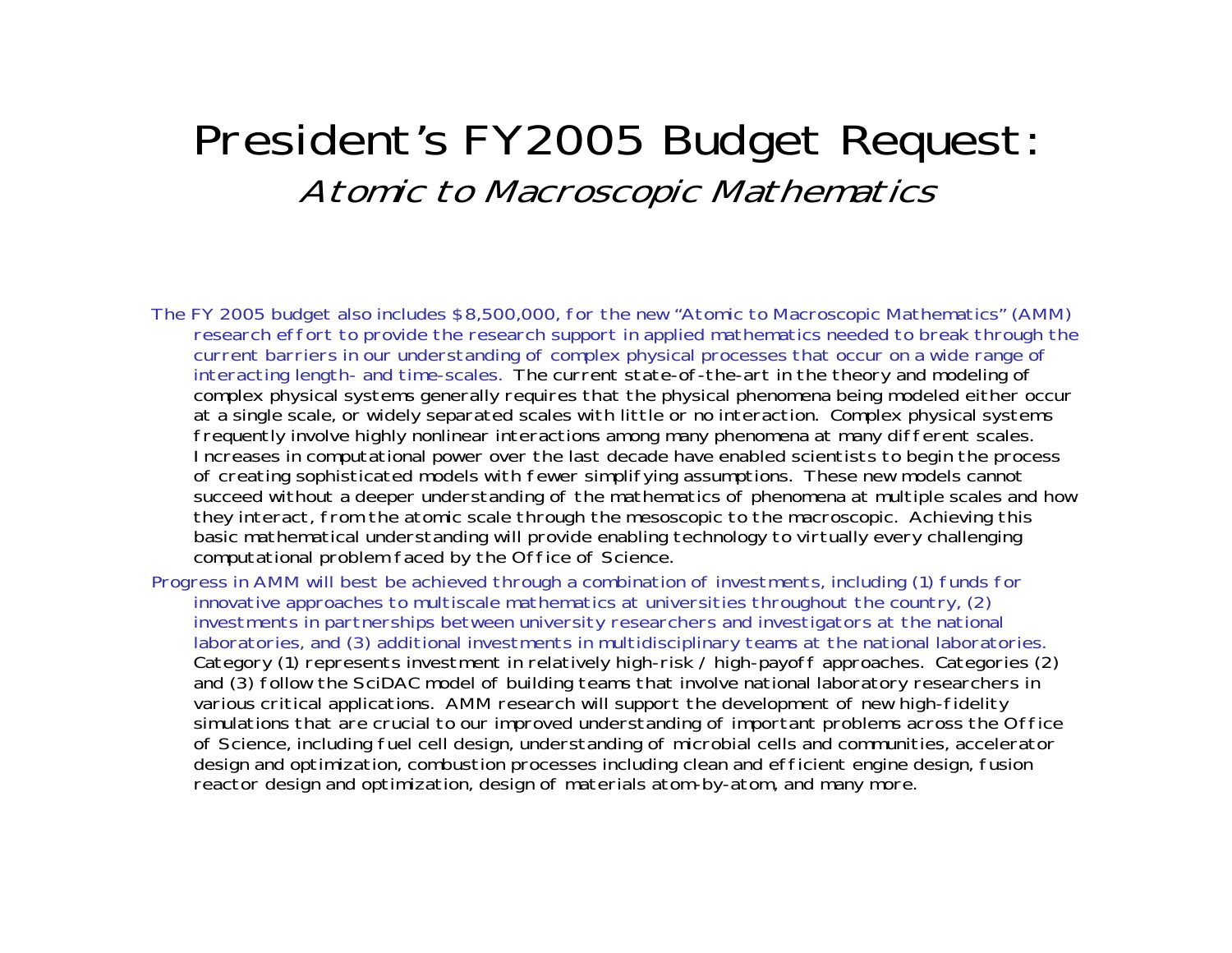#### **DOE Multiscale Mathematics Workshop**

### **The Sheraton Pentagon South Hotel Alexandria, VA**

May 3-5, 2004

http://www-fp.mcs.anl.gov/multiscale-workshop/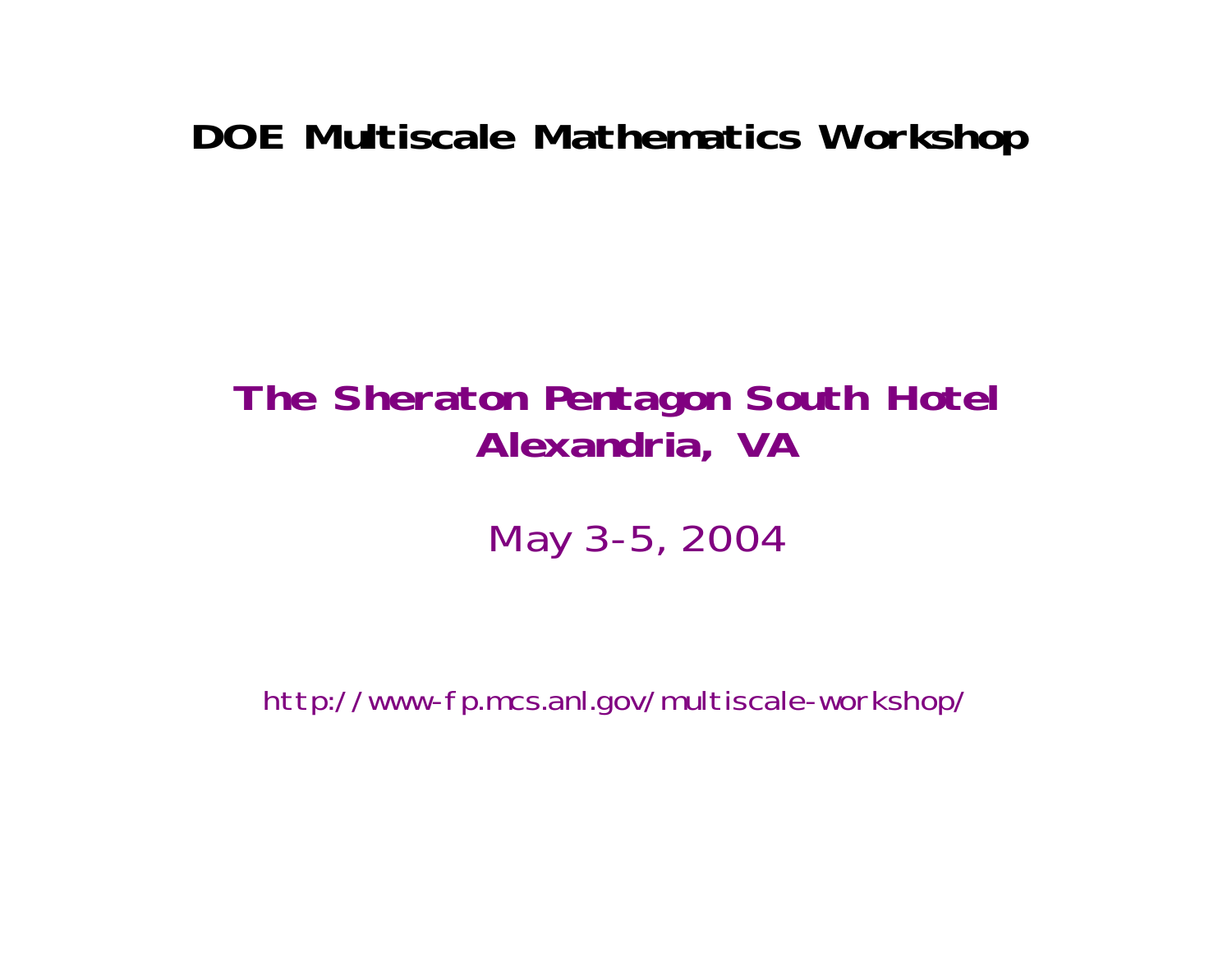# Workshop Co-Chairs

Linda Petzold

University of California at Santa Barbara petzold@engineering.ucsb.edu

Tom HouCalifornia Institute of Technology hou@acm.caltech.edu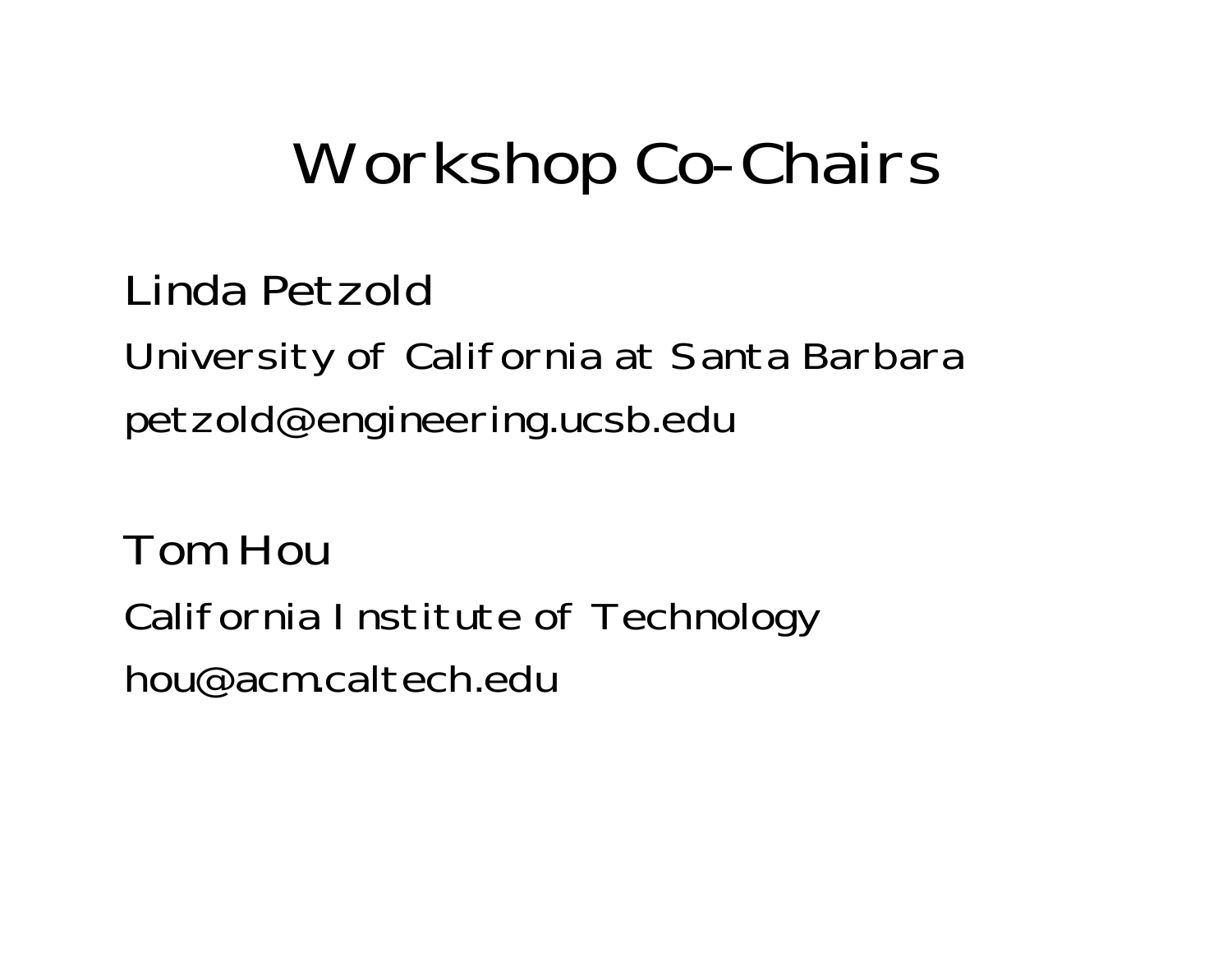## Workshop Program Monday, 3 May 2004

| $7:30 - 8:00$   | Continental breakfast provided                                                                                                |
|-----------------|-------------------------------------------------------------------------------------------------------------------------------|
| $8:00 - 9:00$   | <b>Welcome and Overview</b>                                                                                                   |
|                 | Includes description of process, including discussion<br>of goals, concrete questions to be answered, logistics,<br>etc.      |
| $9:00 - 10:00$  | Plenary Talk on fundamental issues of multiscale<br>mathematics.                                                              |
| $10:00 - 10:30$ | <b>BREAK</b>                                                                                                                  |
| $10:30 - 11:30$ | Plenary Talk from illustrative application (illustrate<br>challenge of multiscale with reference to *specific*<br>roadblocks) |
| $11:30 - 12:00$ | Assignment of breakout sessions and rooms                                                                                     |
| $12:00 - 1:00$  | <b>LUNCH</b>                                                                                                                  |
| $1:00 - 4:00$   | Breakout sessions led by applications                                                                                         |
| $4:00 - 5:30$   | Brief presentation of findings from breakout sessions                                                                         |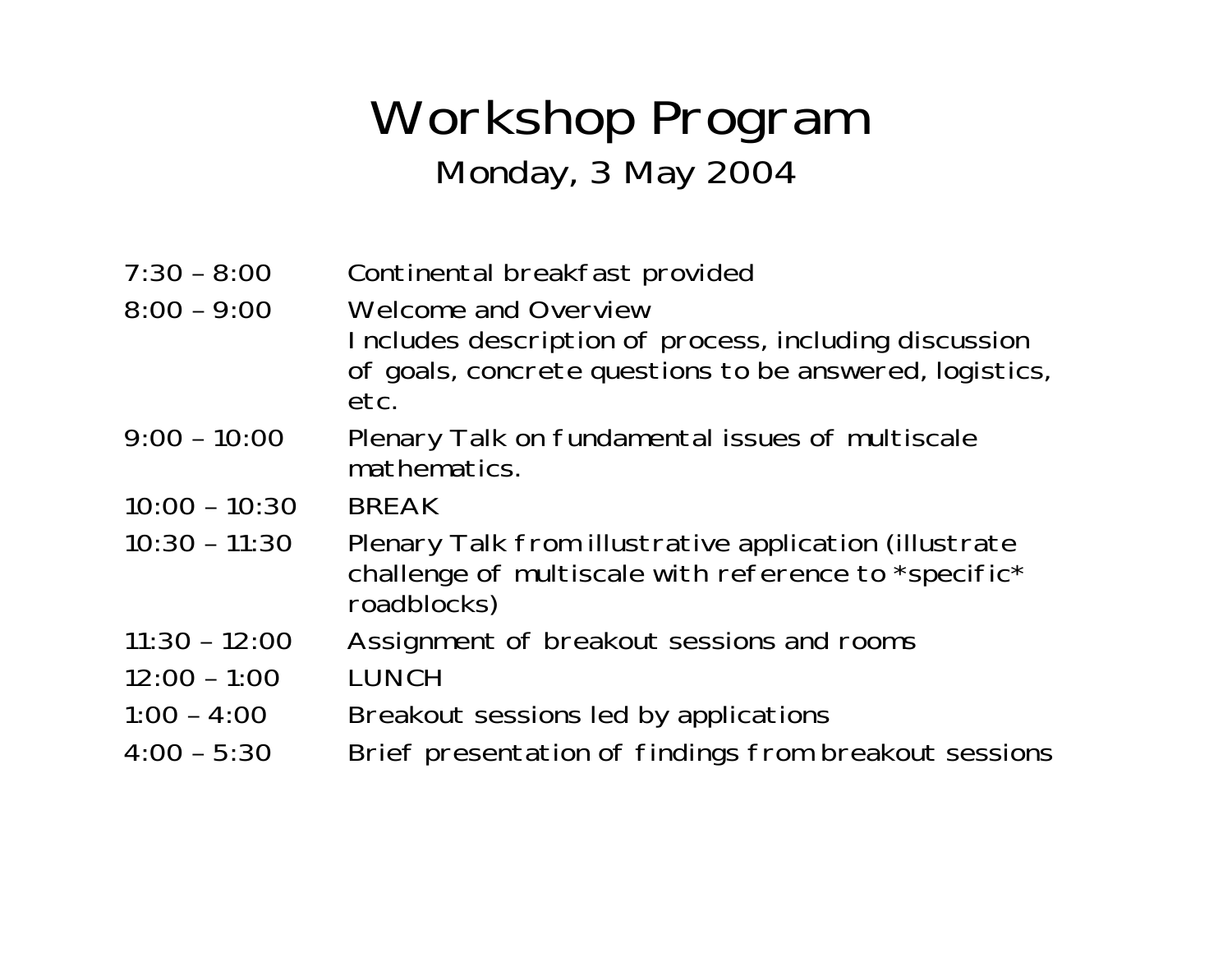## Workshop Program Tuesday, 4 May 2004

- 8:00 8:30 Continental breakfast provided
- 8:30 9:00 Clarification of charge, if necessary
- 9:00 12:00 Breakout sessions led by mathematicians
- 12:00 1:00 LUNCH
- 1:00 2:30 Brief presentations of findings from breakout sessions
- 2:30 3:00 BREAK
- 3:00 4:15 Panel discussion, applications panelists Includes search for unifying principles, common threads, etc.
- 4:15 5:30 Panel discussion, mathematician panelists. (This is where the fundamental mathematical underpinnings of multiscale issues will be discussed).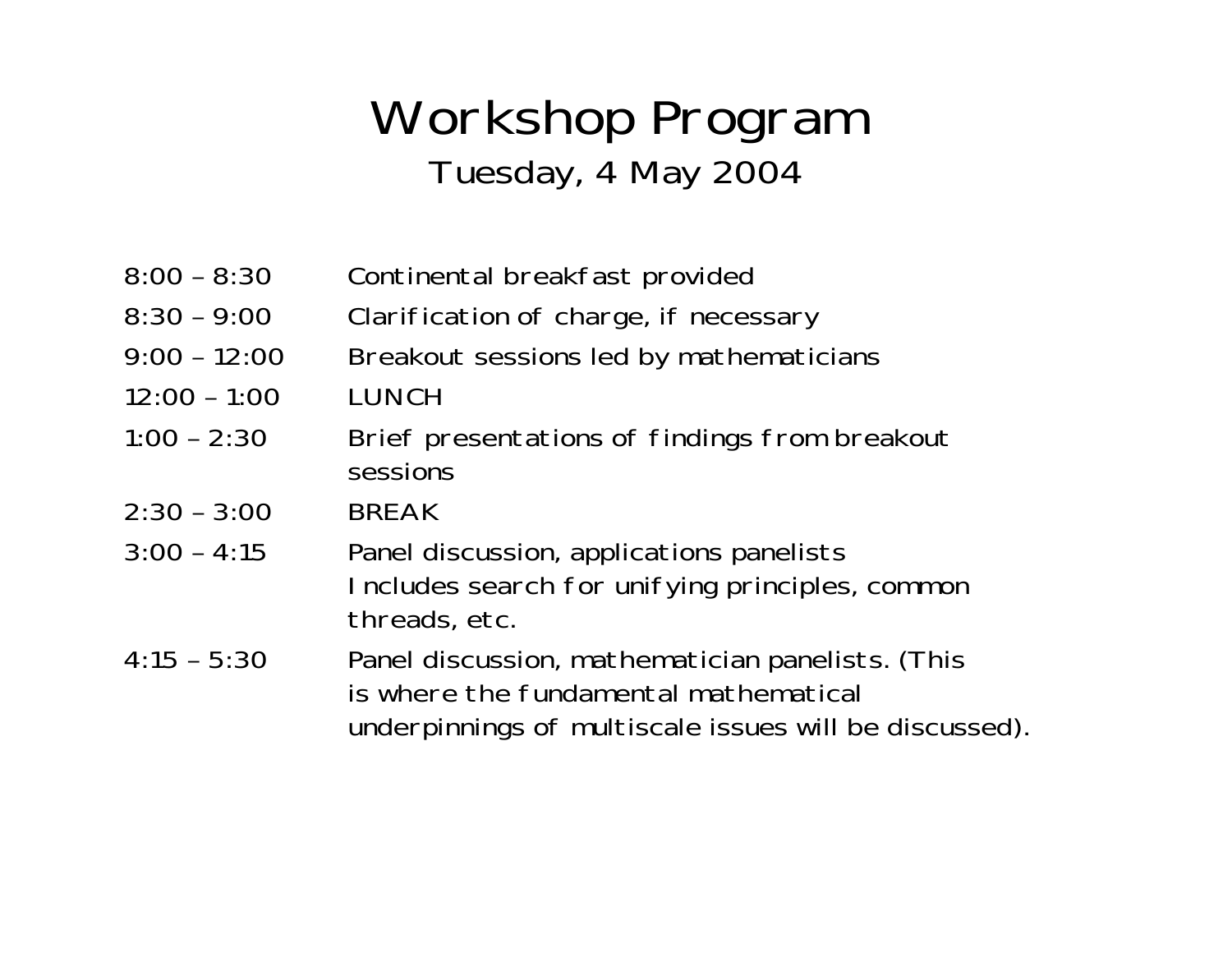## Workshop Program Wednesday, 5 May 2004

- 8:00 8:30 Continental breakfast provided
- 8:30 9:00 Revisit charge for roadmap
- 9:00 12:00 Breakout sessions devoted to creating outlines for roadmap
- 12:00 1:00 LUNCH (General participants free to leave).
- 1:00 5:30 Session leaders meet to create first rough draft of roadmap document